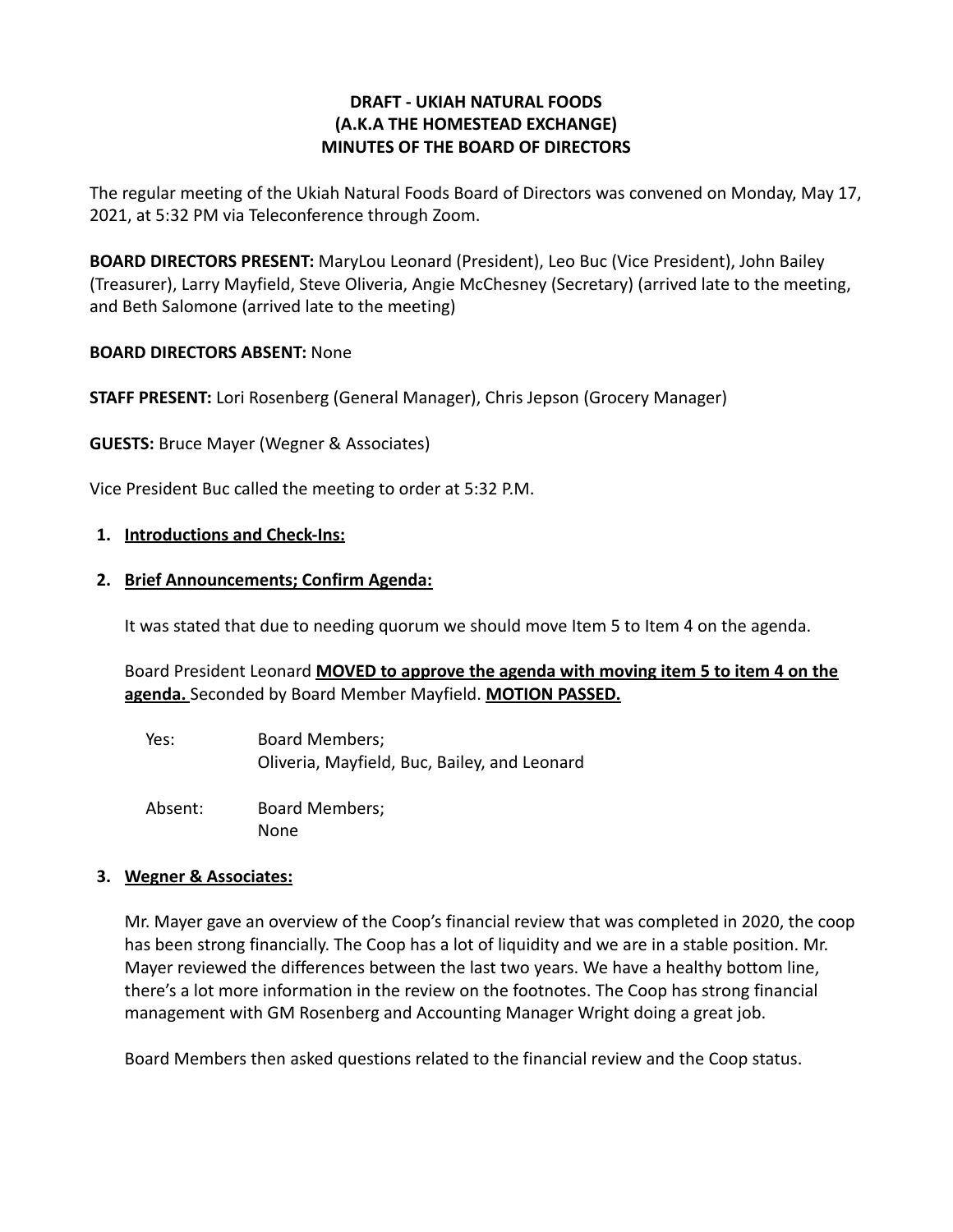### **4. Consent Agenda:**

# Board President Leonard **MOVED to approve the consent agenda.** Seconded by Board Member Mayfield. **MOTION PASSED.**

| Yes:    | Board Members;<br>Oliveria, Mayfield, Buc, Bailey, Leonard, and McChesney |
|---------|---------------------------------------------------------------------------|
| Absent: | <b>Board Members;</b><br>None                                             |

#### **5. Board Education:**

Vice President Buc gave the board an introduction of Chris Jepson, Grocery Manager.

Chris worked through the talking points that the BDC gave him. Chris gave the board an overview of his background, he reviewed his department and how he does certain things within his job like finding suppliers and current suppliers we use, what happens to unpurchased items, department strengths & weakness, and so forth.

Board members inquired different questions on what Chris had reported, Vice President Buc thanked Chris for his presentation and the information was very informative.

#### **6. Strategic Planning Leap Solutions, Timeline & Proposal:**

Vice President Buc stated this went out to the board today as soon as it was available. Vice President Buc gave an overview of the proposal. It's on budget and on our timeline and to be completed by October. GM Rosenberg stated that she has had two meetings with Leap Solutions and has conversations and has also sent over information that was needed and that there is no concern about the consultant being able to get this done.

An email vote will be held on the Proposal from the Board Friday, May 21, 2021.

#### **7. Farmer Loan Committee:**

Treasurer Bailey stated that there's no update as of right now. Mendo Grass has not gotten back to him about the additional questions that we had for him. A phone call will be made to follow up with Adam Owner of Mendo Grass.

#### **8. Little Questions:**

Board Member Oliveria inquired about if GM Rosenberg heard back from the Solar Company and the company that we were working with moved down South and worked through that and have talked to a local company.